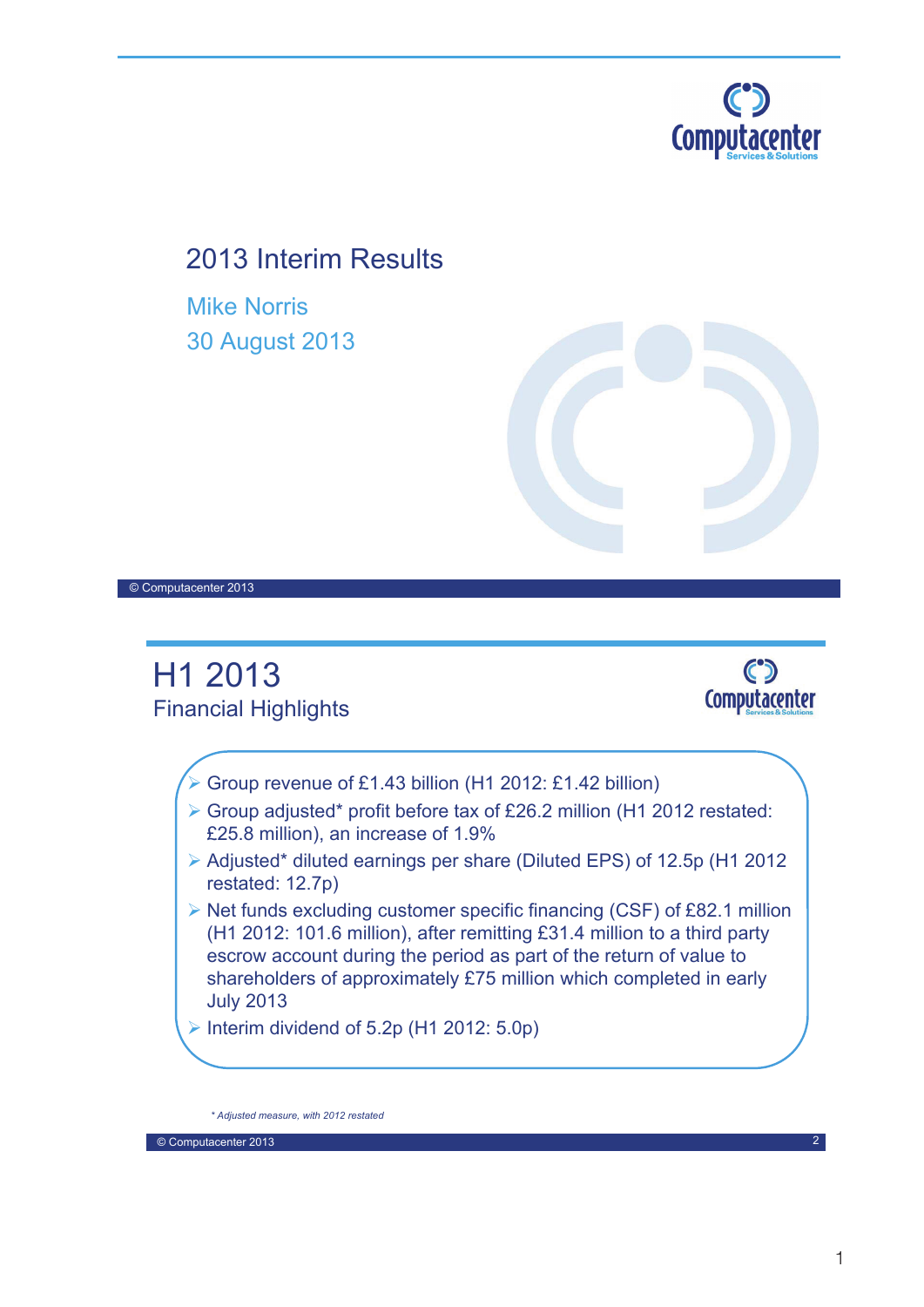## H1 2013 "Two tales of one half"



|                                        |         | H1 2009 H1 2010 H1 2011 H1 2012 H1 2013 |                         |         |         | $2013$ vs<br>2012 |
|----------------------------------------|---------|-----------------------------------------|-------------------------|---------|---------|-------------------|
| <b>Turnover (£m)</b>                   | 1,222.2 | 1,288.8                                 | 1,365.3                 | 1,422.3 | 1,426.3 | 0.3%              |
| *Profit before tax (£m)                | 18.2    | 21.3                                    | 26.6                    | 25.8    | 26.2    | 1.9%              |
| *Diluted EPS (pence)                   | 9.6     | 10.4                                    | 12.9                    | 12.7    | 12.5    | $-1.6%$           |
| Dividend per share (pence)             | 3.0     | 3.5                                     | 4.5                     | 5.0     | 5.2     | 4.0%              |
| <b>**Contract Base (£m)</b>            | 487.1   | 521.4                                   | 554.3                   | 606.2   | 651.0   | 7.4%              |
| *Operating Cash flow (£m)              | 56.4    | 43.9                                    | 30.4                    | 5.9     | (6.4)   | n/a               |
| * Adjusted measure, with 2012 restated |         |                                         | ** at constant currency |         |         |                   |
|                                        |         |                                         | 4 year CAGR             |         |         |                   |

H1 2013 Exceptional items

© Computacenter 2013



| £29.3m               | <b>Description</b>                                                                                                                                                                                                                                                                   | <b>Management Actions</b>                                                                   |
|----------------------|--------------------------------------------------------------------------------------------------------------------------------------------------------------------------------------------------------------------------------------------------------------------------------------|---------------------------------------------------------------------------------------------|
| £5.1m                | <b>Trading losses on 3 onerous contracts</b><br>"To provide a clearer picture of the past performance of the<br>business, the Group has restated its 2012 accounts where<br>necessary to reclassify trading losses previously incurred on<br>these contracts as exceptional items"   | <b>Minimise quantum of</b><br>the actual losses<br>incurred on these<br>contracts hereafter |
| £10.7m               | <b>Provisions for future losses on 3 onerous contracts</b><br>"The Group is required to make an exceptional one-off<br>provision of £10.7 million representing our best estimate of<br>the losses expected to be incurred between 1 July 2013 and<br>the end of the three contracts" | <b>Apply Group</b><br>governance procedures<br>on new contracts                             |
| £12.2m               | <b>Non-cash Impairment in France</b><br>"The disappointing financial performance of our French<br>business in 2013 has resulted in the need for a non-cash<br>impairment to non-current assets in the French cash-<br>generating unit"                                               | <b>ERP and Operating</b><br><b>Model implementation;</b><br><b>Grow services mix</b>        |
| £1.3m                | <b>Redundancy costs in Germany</b><br>"Following the implementation of our Group Operating Model<br>further overhead cost saving activities have been taken<br>across the Group resulting in an exceptional charge"                                                                  | <b>Continue to seek</b><br><b>benefits from Group</b><br><b>Operating Model</b>             |
| © Computacenter 2013 |                                                                                                                                                                                                                                                                                      |                                                                                             |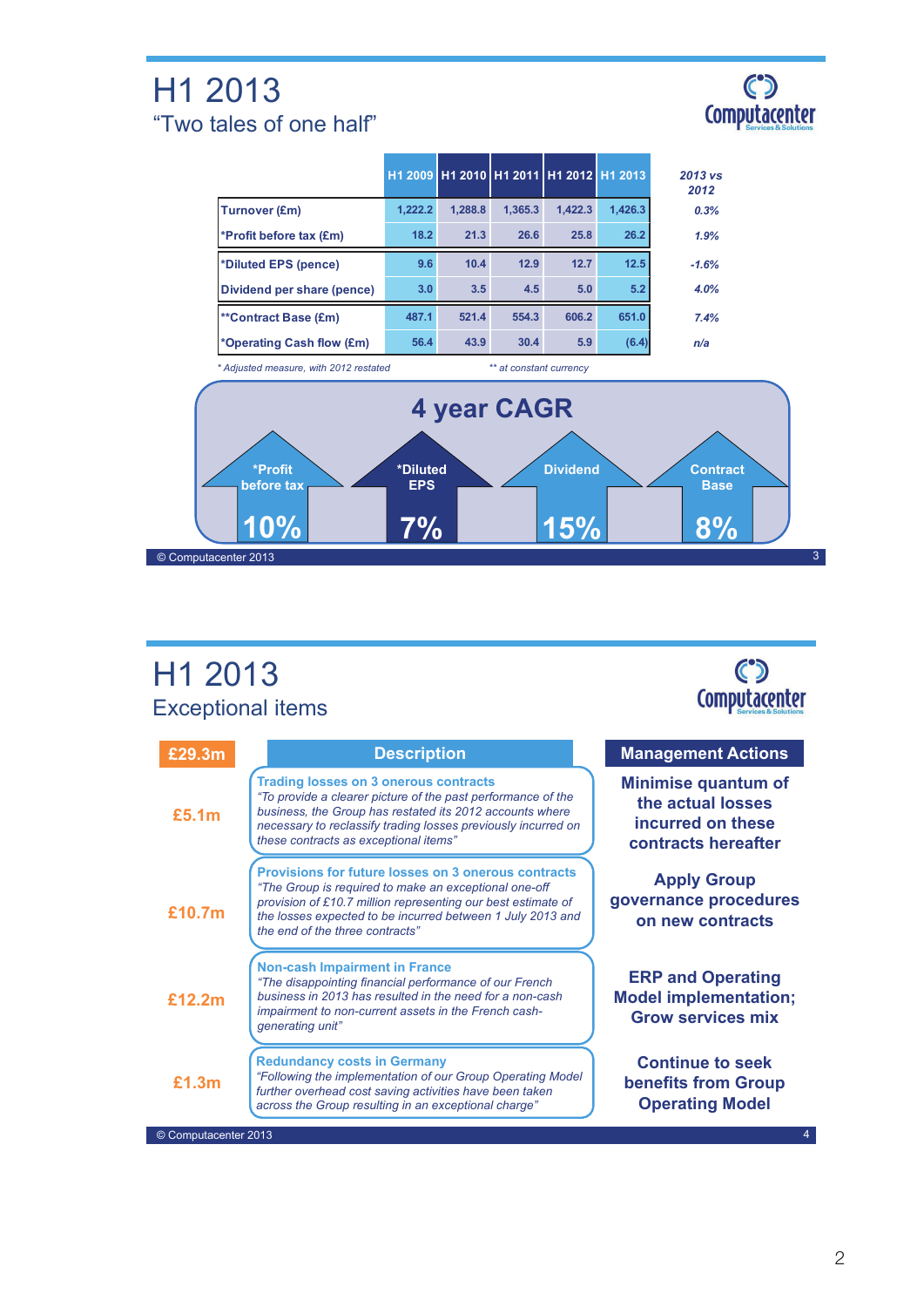### H1 2013 Operating Highlights



- $\triangleright$  Continued good progress towards objective of increasing the proportion of Group revenue generated through Services;
- Group **Services revenue increased by 3.0%** in constant currency across the Group;
- **Excellent momentum** in the **UK** continues, with a very encouraging Managed Services pipeline;
- **Pleasing underlying performance** in **Germany**, also with a strong Managed Services pipeline
- Trading performance of the **three onerous contracts** in Germany has **stabilised** since our Interim Management Statement dated 24 April 2013
- Successful implementation of **Group Operating Model** in Germany
- **French** business continues to face **challenging market conditions**. Short-term adverse impact from its migration to the Group ERP system. Confident of improved French business performance in the long term
- **Successful Group ERP migration** in the UK and Germany already delivering important benefits, enabling the implementation of the Group Operating Model
- **Financial flexibility** of the Group increased through a £40 million committed facility secured in the period

© Computacenter 2013



5

Financial Review

Tony Conophy 30 August 2013

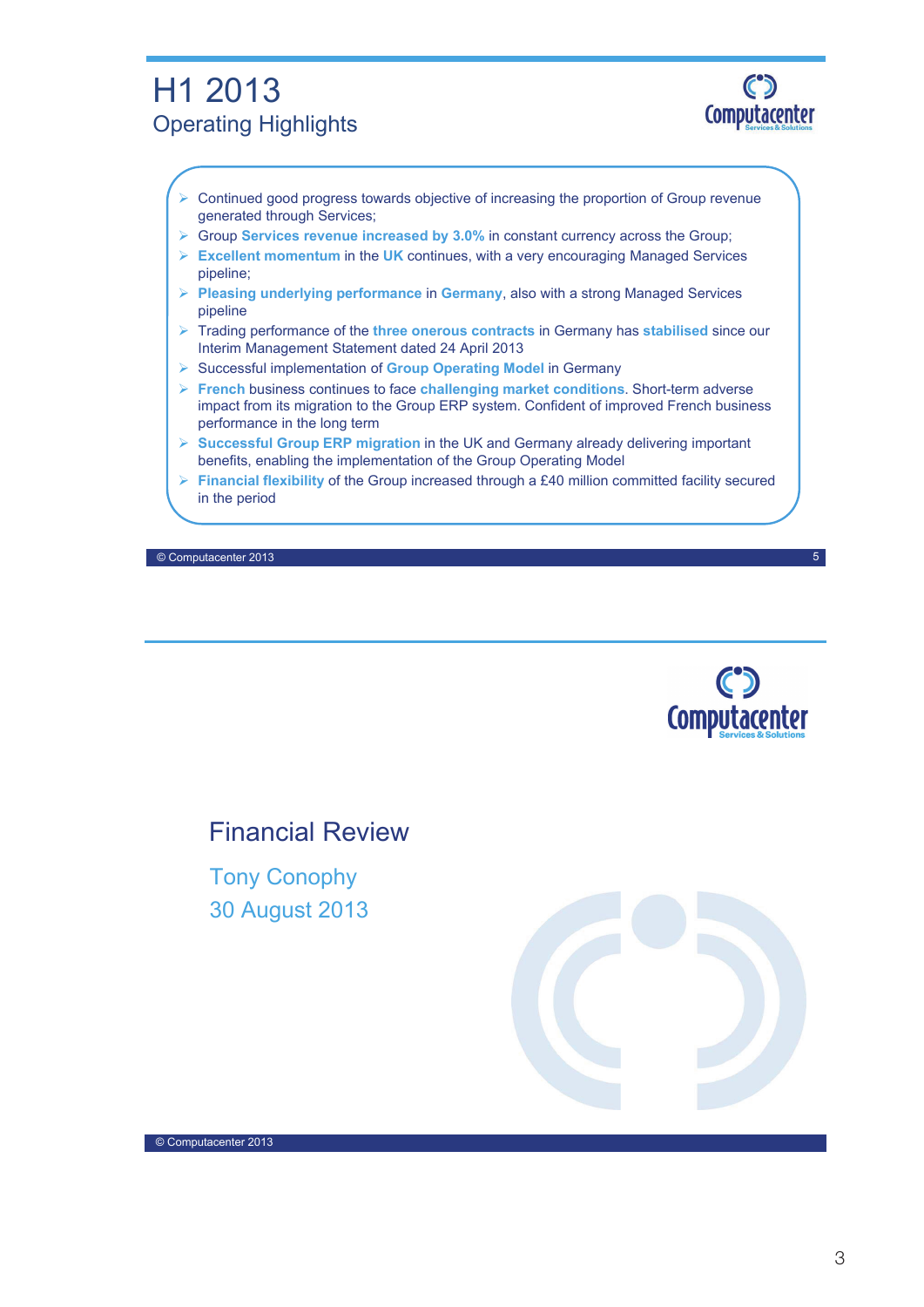### H1 2013 Re-classification and results restatement



### **Update to our glossary**

#### *"Adjusted results*

- *PBT and EPS are adjusted for exceptional items and amortisation on acquired intangibles.*
- *Operating results from 2012 have been restated to reclassify the results of three onerous German contracts to exceptional items for which a further exceptional provision has been made at June 2013.*
- *Operating profit is stated after charging finance costs on CSF"*

#### **Impact**

- Trading losses for FY 2012 of £5.9m (H1 2012 : £1.7m) and provisions of £2.1m (H1 2012: nil) have been restated as exceptional items in 2013 accounts.
- $\triangleright$  This has increased adjusted operating profit, adjusted profit before tax and exceptional items in the prior year comparative results, as the table opposite shows

#### **Rationale**

 $\triangleright$  to provide a clearer picture of the past performance of the business

© Computacenter 2013

| <b>Results restatement</b>        | £m    | H1 2012 FY 2012<br>£m |
|-----------------------------------|-------|-----------------------|
| <b>Adjusted Operating Profit</b>  |       |                       |
| As reported in income statement   | 23.8  | 71.1                  |
| Interest on CSF                   | (0.6) | (1.1)                 |
| As reported in segment note 3     | 23.2  | 70.0                  |
| Onerous contracts                 |       |                       |
| - trading losses                  | 17    | 59                    |
| - provision for future losses     | 0.0   | 21                    |
| As restated 2013                  | 25.0  | 78.0                  |
| <b>Adjusted Profit before tax</b> |       |                       |
| As Reported 2012                  | 24.0  | 71.3                  |
| Onerous contracts                 |       |                       |
| - trading losses                  | 17    | 5.9                   |
| - provision for future losses     | 0.0   | 21                    |
| As restated 2013                  | 25.8  | 79.3                  |
| <b>Exceptional items</b>          |       |                       |
| As Reported 2012                  | (1.9) | (3.9)                 |
| Onerous contracts                 |       |                       |
| - trading losses                  | (1.7) | (5.9)                 |
| - provision for future losses     | 0.0   | (2.1)                 |
| As restated 2013                  | (3.6) | (11.9                 |

**As adjusted / restated**

### H1 2013 Group adjusted and restated financial results



7

|                                                                        | As reported / restated | <b>Constant</b><br>currency |                   |                    |                                              |  |  |
|------------------------------------------------------------------------|------------------------|-----------------------------|-------------------|--------------------|----------------------------------------------|--|--|
|                                                                        | H1 2013<br>£m          |                             | H1 2012<br>£m     | Change             | <b>Constant</b><br><b>Currency</b><br>Change |  |  |
| <b>Total Revenue</b>                                                   | 1,426.3                |                             | 1,422.3           | 0.3%               | (1.7%)                                       |  |  |
| <b>Adjusted gross profit</b><br><b>Adjusted gross profit %</b>         | 184.7<br>13.0%         |                             | 181.8<br>12.8%    | 1.6%<br>0.2%       | (0.2%<br>0.2%                                |  |  |
| <b>Admin Expenses</b>                                                  | (159.0)                |                             | (156.8)           | 1.4%               | $(0.5\%)$                                    |  |  |
| <b>Adjusted operating profit</b><br><b>Adjusted operating profit %</b> | 25.7<br>1.8%           |                             | 25.0<br>1.8%      | 3.1%<br>0.0%       | 2.0%<br>0.1%                                 |  |  |
| <b>Adjusted net interest</b>                                           | 0.5                    |                             | 0.8               | $(35.4\%)$         | (35.7%)                                      |  |  |
| <b>Adjusted profit before tax</b>                                      | 26.2                   |                             | 25.8              | 1.9%               | 0.9%                                         |  |  |
| <b>Adjusted tax expense</b><br><b>Adjusted tax rate</b>                | (7.3)<br>(27.8%)       |                             | (6.1)<br>(23.9%)  | 18.8%<br>$(4.0\%)$ | 17.7%<br>$(4.0\%)$                           |  |  |
| <b>Adjusted profit after tax</b>                                       | 18.9                   |                             | 19.6              | (3.4%)             | (4.4%)                                       |  |  |
| Diluted earnings per share                                             |                        |                             |                   |                    |                                              |  |  |
| – Adjusted                                                             | 12.5p                  |                             | 12.7p             | $(1.6\%)$          |                                              |  |  |
| - Statutory                                                            | $-5.7p$                |                             | 10.0 <sub>p</sub> | n/a                |                                              |  |  |

*Adjusted profit before tax, income tax expense and Diluted EPS are stated prior to amortisation of acquired intangibles and exceptional items. Adjusted operating profit and adjusted gross profit is also stated after charging finance costs on CSF*

|                                                                                               | <b>Turnover marginally lower in</b><br>constant currency (ccy) |       |       |  |  |  |  |
|-----------------------------------------------------------------------------------------------|----------------------------------------------------------------|-------|-------|--|--|--|--|
| <b>CCV</b>                                                                                    | Operating profit up 3.1%, 2.0% in                              |       |       |  |  |  |  |
| Profit before tax up 1.9%, 0.9% in<br><b>CCV</b>                                              |                                                                |       |       |  |  |  |  |
| <b>Diluted EPS marginally lower</b>                                                           |                                                                |       |       |  |  |  |  |
| $\triangleright$ Adjusted tax rate higher in H1 2013.<br>due to unrecovered losses in France. |                                                                |       |       |  |  |  |  |
| 25.1%                                                                                         | 24.3%                                                          | 23.9% | 27.8% |  |  |  |  |
| 2010                                                                                          | 2011                                                           | 2012  | 2013  |  |  |  |  |
|                                                                                               |                                                                |       |       |  |  |  |  |
| Income statement rate<br>2013:<br>2012:                                                       | $£1 = £1.175$<br>$f1 = 61216$                                  |       |       |  |  |  |  |

© Computacenter 2013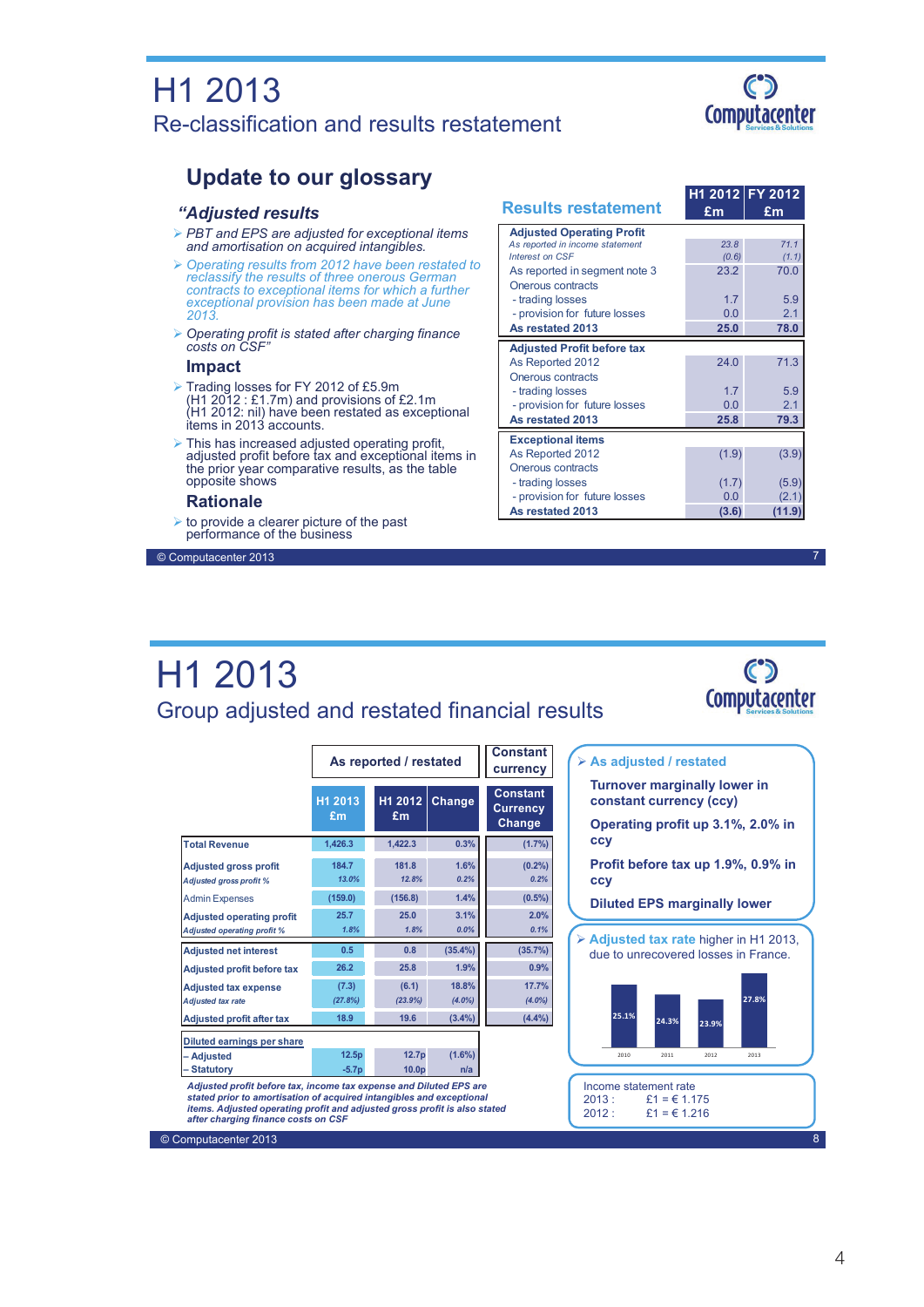### H1 2013 Reconciliation to statutory results

|                                    |          | H1 2013 H1 2012 | Change    |
|------------------------------------|----------|-----------------|-----------|
|                                    | £m       | £m              | %         |
| <b>Adjusted profit before tax</b>  | 26.2     | 25.8            | 1.9%      |
| Amortisation of acq. intangibles   | (1.3)    | (1.3)           | $-1.5%$   |
| Onerous contracts                  |          |                 |           |
| - trading losses                   | (5.1)    | (1.7)           | n/a       |
| - provision for future losses      | (10.7)   | 0.0             | n/a       |
| <b>Onerous German contracts</b>    | (15.8)   | (1.7)           | n/a       |
| Non-cash Impairment                | (12.2)   | 0.0             | n/a       |
| <b>Redundancy Costs</b>            | (1.3)    | 0.0             | n/a       |
| <b>Property Relocation</b>         | 0.0      | (1.9)           | n/a       |
| <b>Other Exceptional items</b>     | (13.5)   | (1.9)           | n/a       |
| <b>Exceptional items</b>           | (29.3)   | (3.6)           | $-708.2%$ |
| <b>Statutory profit before tax</b> | (4.3)    | 20.8            | $-120.9%$ |
| <b>Adjusted tax expense</b>        | (7.3)    | (6.1)           | 18.8%     |
| <b>Adjusted tax %</b>              | 27.8%    | 23.9%           | 4.0%      |
| Tax on exceptional items           | 2.0      | 0.5             | n/a       |
| Tax on impairment                  | 1.0      | 0.0             | n/a       |
| Tax on amort'n of acq. intangibles | 0.1      | 0.3             | $-55.1%$  |
| Income tax expense                 | (4.1)    | (5.4)           | $-23.0%$  |
| Tax %                              | $-94.9%$ | 25.8%           | $-120.7%$ |
| <b>Statutory profit after tax</b>  | (8.5)    | 15.5            | $-154.9%$ |

# $\mathbf C$ **Computacenter**

 **Amortisation from acquired intangibles** is in line with prior year

#### **Exceptional items** cover

- 1. onerous contracts, both trading losses (previously disclosed within operating profit) and provision for future losses, based on our estimates of contract costs and revenues to come;
- 2. impairment of intangible assets in France, principally those generated by the Top Info acquisition;
- 3. redundancy costs which have arisen principally in Germany.

© Computacenter 2013

### H1 2013 Group revenues by segment



9

|                             | As reported   |               |             |               | In constant currency |                |
|-----------------------------|---------------|---------------|-------------|---------------|----------------------|----------------|
|                             | H1 2013<br>Em | H1 2012<br>£m | Change<br>% | H1 2013<br>Em | H1 2012<br>£m        | Change<br>$\%$ |
| <b>Supply Chain Revenue</b> |               |               |             |               |                      |                |
| UK                          | 369.1         | 367.6         | 0.4%        | 369.1         | 367.6                | 0.4%           |
| Germany                     | 400.0         | 393.6         | 1.6%        | 400.0         | 407.4                | $(1.8\%)$      |
| France                      | 170.4         | 190.1         | $(10.4\%)$  | 170.4         | 196.7                | $(13.4\%)$     |
| <b>Belgium</b>              | 14.2          | 20.6          | $(30.8\%)$  | 14.2          | 21.3                 | $(33.2\%)$     |
| <b>Total Group</b>          | 953.7         | 971.9         | $(1.9\%)$   | 953.7         | 993.0                | $(4.0\%)$      |
| <b>Services Revenue</b>     |               |               |             |               |                      |                |
| <b>UK</b>                   | 223.1         | 210.6         | 5.9%        | 223.1         | 210.6                | 5.9%           |
| Germany                     | 203.4         | 197.4         | 3.0%        | 203.4         | 204.3                | $(0.4\%)$      |
| France                      | 37.4          | 36.7          | 1.8%        | 37.4          | 38.0                 | $(1.6\%)$      |
| <b>Belgium</b>              | 8.8           | 5.6           | 56.7%       | 8.8           | 5.8                  | 51.4%          |
| <b>Total Group</b>          | 472.7         | 450.3         | 5.0%        | 472.7         | 458.7                | 3.0%           |

 **Supply chain revenues** have consolidated in the UK and have recovered strongly in Q2 in Germany, but are disappointing in France.

> Timing of the ERP migration in France (start of June) meant a significant number of Supply Chain orders could not be processed within the first half – estimate up to £10m

 **Services revenue** growth driven by continued growth in the UK business. Germany marginally down due to focus on contracts won in 2011/12. France disappointing after strong growth in the past three years. Belgium growth is aided by acquisition of IS at the end of 2012.

© Computacenter 2013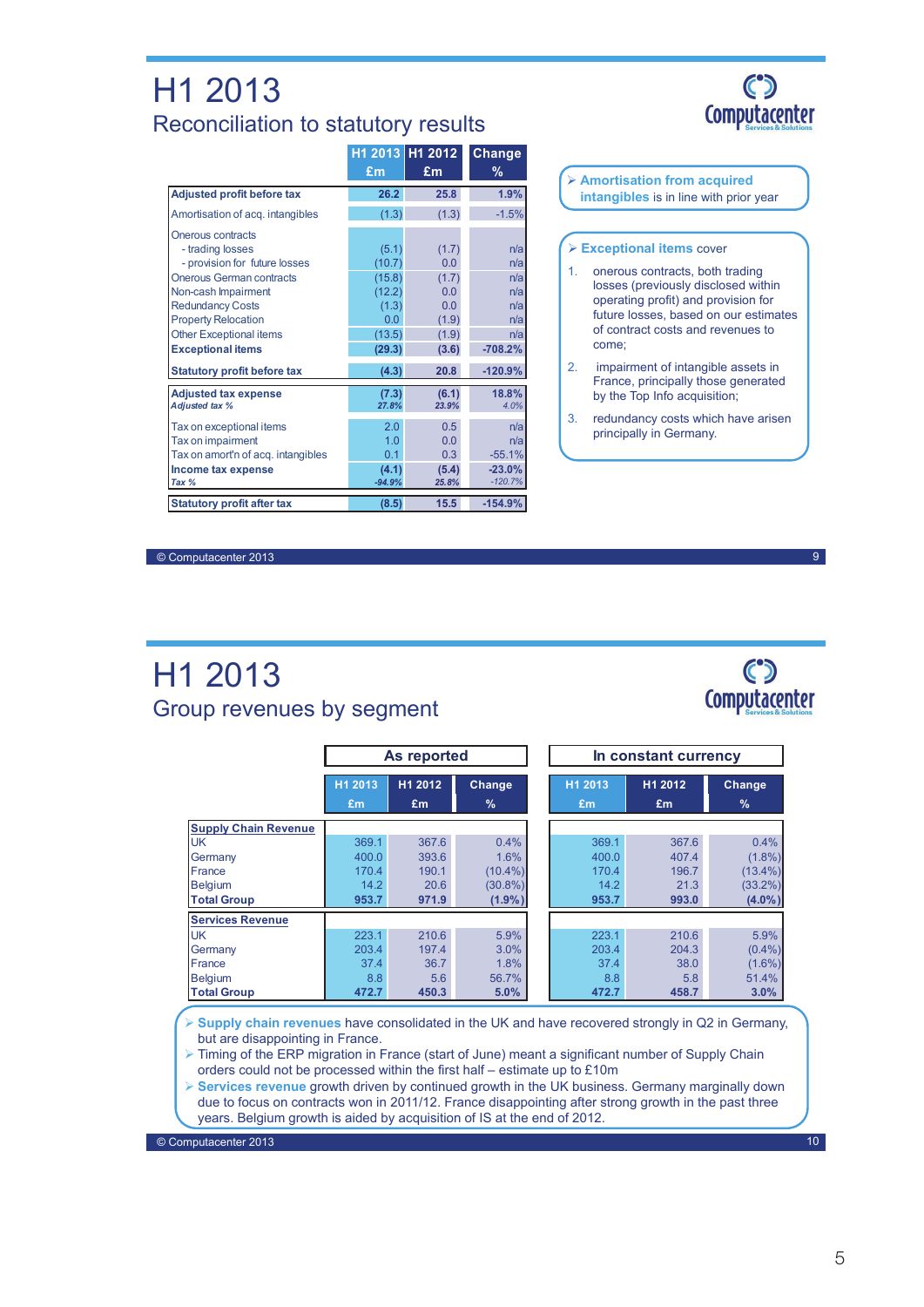### H1 2013 Revenue and adjusted operating profit by segment



11

|                                  | As reported / restated |               |                         |  |               | In constant currency |                         |
|----------------------------------|------------------------|---------------|-------------------------|--|---------------|----------------------|-------------------------|
|                                  | H1 2013<br>Em          | H1 2012<br>£m | Change<br>$\frac{9}{6}$ |  | H1 2013<br>£m | H1 2012<br>£m        | Change<br>$\frac{9}{6}$ |
| <b>Revenue</b>                   |                        |               |                         |  |               |                      |                         |
| <b>UK</b>                        | 592.1                  | 578.2         | 2.4%                    |  | 592.1         | 578.2                | 2.4%                    |
| Germany                          | 603.4                  | 591.0         | 2.1%                    |  | 603.4         | 611.7                | $(1.3\%)$               |
| France                           | 207.8                  | 226.8         | $(8.4\%)$               |  | 207.8         | 234.7                | (11.5%)                 |
| <b>Belgium</b>                   | 23.0                   | 26.2          | $(12.1\%)$              |  | 23.0          | 27.1                 | $(15.0\%)$              |
| <b>Total Group</b>               | 1.426.3                | 1.422.3       | 0.3%                    |  | 1,426.3       | 1.451.7              | (1.7%                   |
| <b>Adjusted operating profit</b> |                        |               |                         |  |               |                      |                         |
| <b>UK</b>                        | 20.1                   | 17.6          | 14.2%                   |  | 20.1          | 17.6                 | 14.2%                   |
| Germany                          | 9.7                    | 7.2           | 35.6%                   |  | 9.7           | 7.4                  | 31.0%                   |
| France                           | (4.6)                  | (0.8)         | (495.3%)                |  | (4.6)         | (0.8)                | 475.2%                  |
| <b>Belgium</b>                   | 0.6                    | 1.0           | $(40.1\%)$              |  | 0.6           | 1.1                  | $(42.1\%)$              |
| <b>Total Group</b>               | 25.7                   | 25.0          | 3.1%                    |  | 25.7          | 25.2                 | 2.0%                    |

 **UK profitability** has continued to grow, due to services growth at further improved margins **German profitability** (outside the three onerous contracts) has increased through improvement of

other contracts taken on in late 2011/early 2012, and encouraging supply chain performance in Q2 **France performance** is driven by reduced supply chain volumes and services margin erosion

**Belgium** supply chain business has been disappointing in H1 2013, although H1 2012 did include a

sizeable one-off deal. This has impacted profitability, despite solid services performance

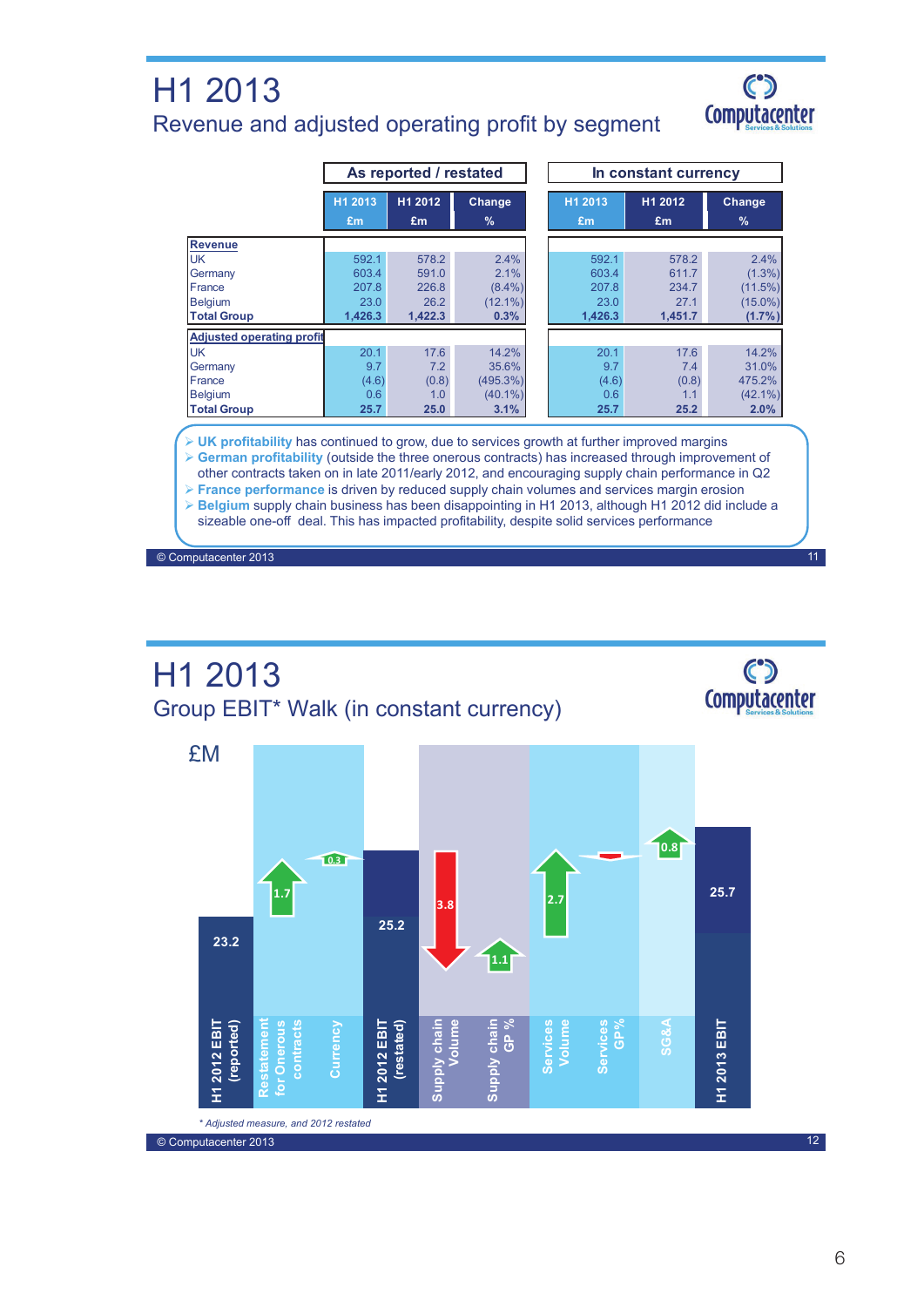### Underlying cash position improved Although masked by of return of value

(post return)





2010 H1 2011 H1 2012 H1 2013 H1 2013 H1

 $\blacksquare$  CSF leases and loans  $\blacksquare$  Net cash excluding CSF  $\blacksquare$  cash return

- **Underlying cash increased from £102m to £113m**
- **Return partially effected at June 2013 (£31.4m out of a total of £75m)**
- **Completed during early July, £39m becomes the base cash position from June 2013 for future comparisons**
- **£40m three year committed facility signed, available and currently not utilised**

© Computacenter 2013

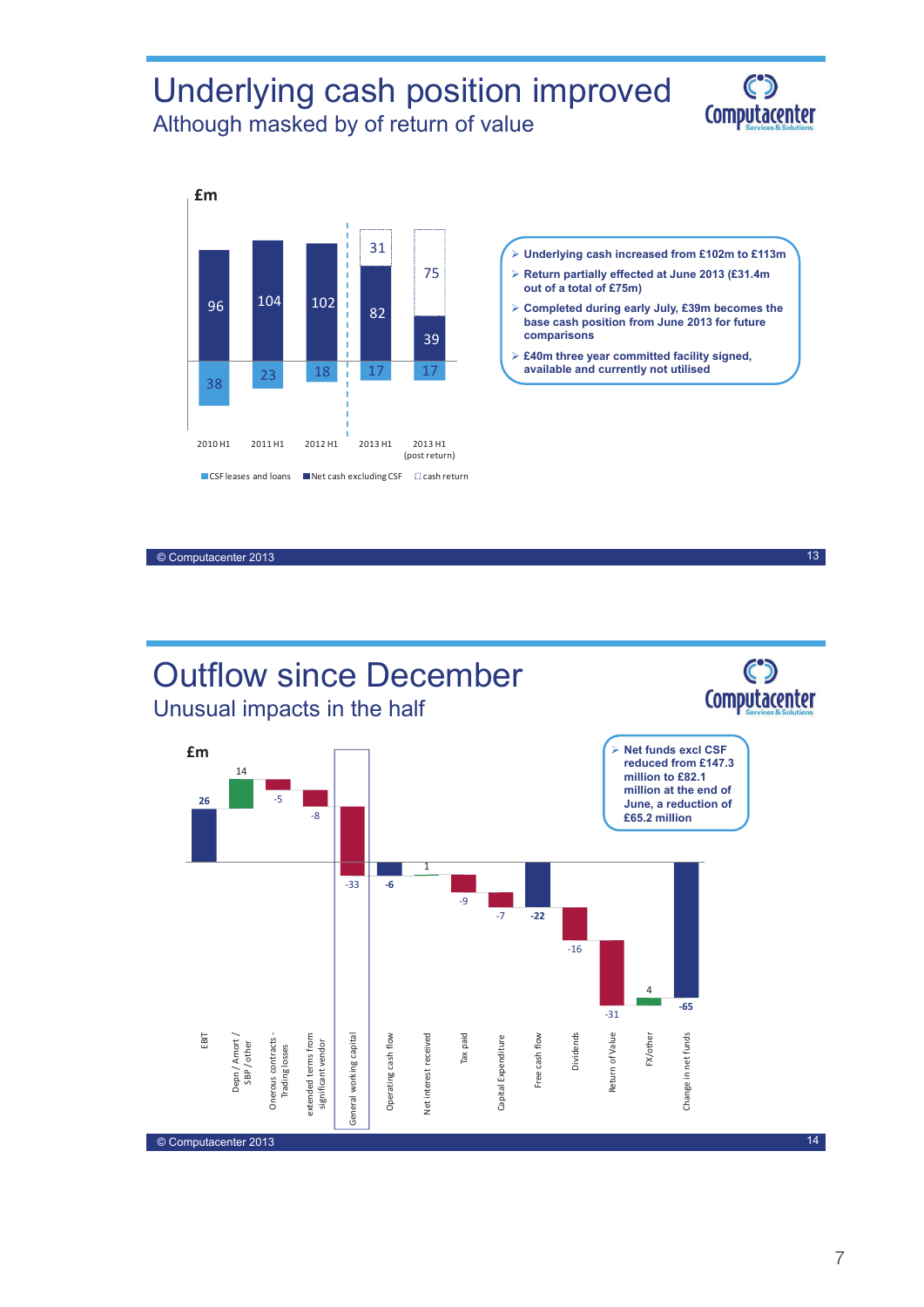## H1 2013 Financial returns strong (as adjusted)





### FY13 Modelling considerations



| <b>Net interest</b>                              | •Reduction by c£1m per annum from July 2013, as a result of the return on<br>capital                                                                                                                                                                                                                                                                                                                                 |    |
|--------------------------------------------------|----------------------------------------------------------------------------------------------------------------------------------------------------------------------------------------------------------------------------------------------------------------------------------------------------------------------------------------------------------------------------------------------------------------------|----|
| <b>Tax</b>                                       | •Dependant on mix in earnings as we utilise losses in European operations.<br>Material losses in France in H1 increased tax rate to 27.8% for the half.<br>. Full year tax rate is normally expected at around 22-23% for the year as a<br>whole, with the tax rate expectations lowering as UK corporation tax rate<br>reduces, but is likely to be 23-24% in 2013.                                                 |    |
| <b>Exceptional</b>                               | •All onerous contract results have been disclosed as exceptional items in H1<br>2013. All future results will be offset against that provision, and not reported<br>through adjusted operating profit<br>•Disappointing performance in France drives intangible impairment<br>• Expect further benefits from maturing of the Group Operating model, will<br>incur further exceptional costs in the remainder of 2013 |    |
| <b>Capital expenditure</b>                       | •Typically non CSF capex is circa £20-25m pa, approximately 50% run-rate<br>capex, and 50% discretionary (e.g. investments in ERP, customer-facing<br>datacentres and support systems)                                                                                                                                                                                                                               |    |
| <b>Depreciation &amp;</b><br><b>Amortisation</b> | • Excluding amortisation on acquired intangibles, the underlying charge has<br>increased circa €1m per annum, starting from June 2013 due to ERP<br>amortisation in France                                                                                                                                                                                                                                           |    |
| <b>Dividends</b>                                 | •Our dividend policy is to set dividends to maintain a dividend cover of $2 - 2.5$<br>times $(2.3 \times \text{times in } 2012)$                                                                                                                                                                                                                                                                                     |    |
| <b>Capital structure and</b><br>acquisitions     | .£75m returned, reducing net funds excl CSF in full from July 2013.<br>. We expect this to augment Diluted EPS by c 9% on an annualised basis<br>from July 2013                                                                                                                                                                                                                                                      |    |
| © Computacenter 2013                             |                                                                                                                                                                                                                                                                                                                                                                                                                      | 16 |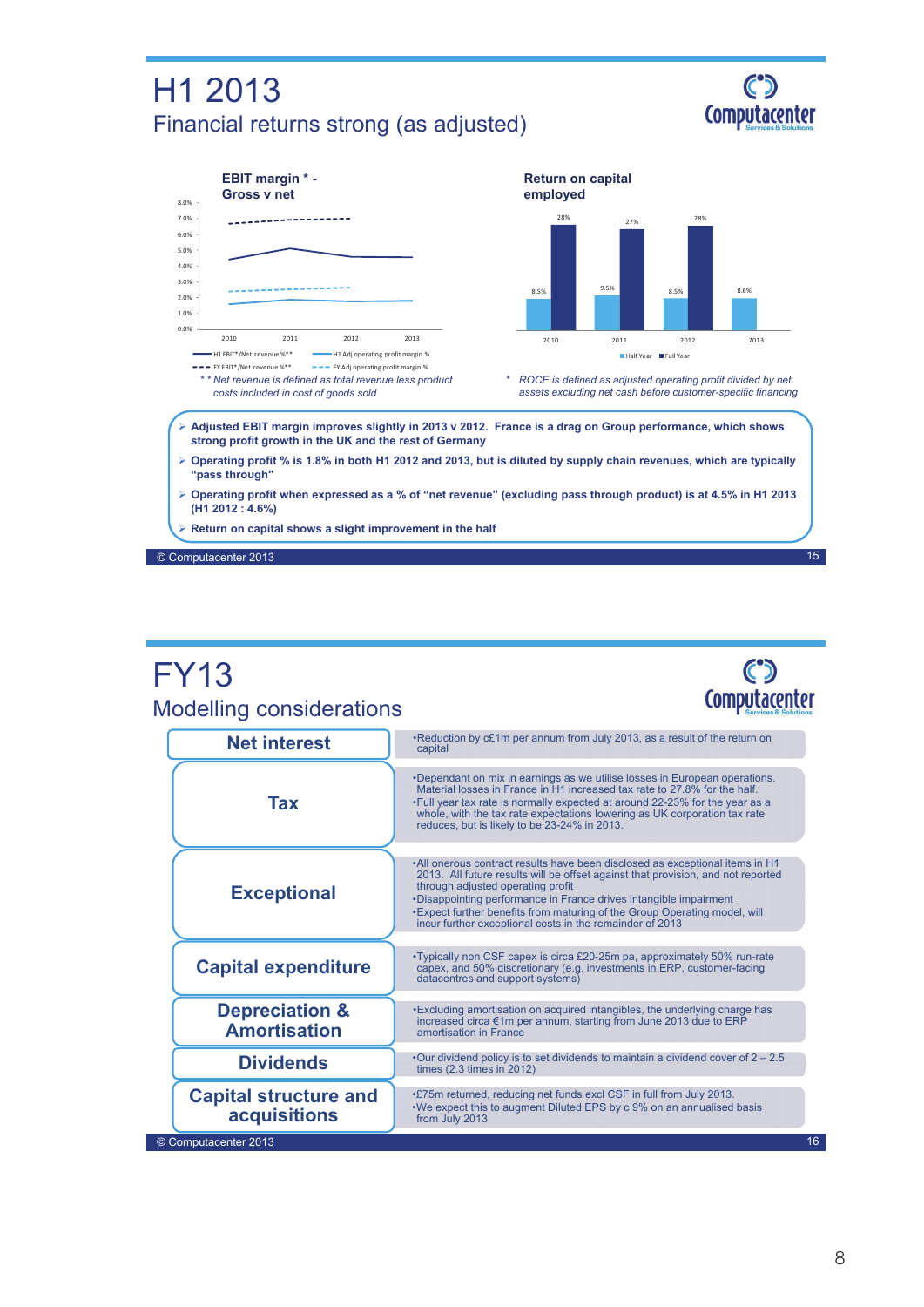# Financial summary



- Group revenue of £1.43 billion (H1 2012: £1.42 billion)
- Group adjusted\* profit before tax of £26.2 million (H1 2012 restated: £25.8 million), an increase of 1.9%
- Adjusted\* diluted earnings per share (Diluted EPS) of 12.5p (H1 2012 restated: 12.7p)
- $\triangleright$  Net funds excluding customer specific financing (CSF) of £82.1 million (H1 2012: 101.6 million), after remitting £31.4 million to a third party escrow account during the period as part of the return of value to shareholders of approximately £75 million which completed in early July 2013
- Interim dividend of  $5.2p$  (H1 2012:  $5.0p$ )

© Computacenter 2013



17

### Operating Review

Mike Norris 30 August 2013

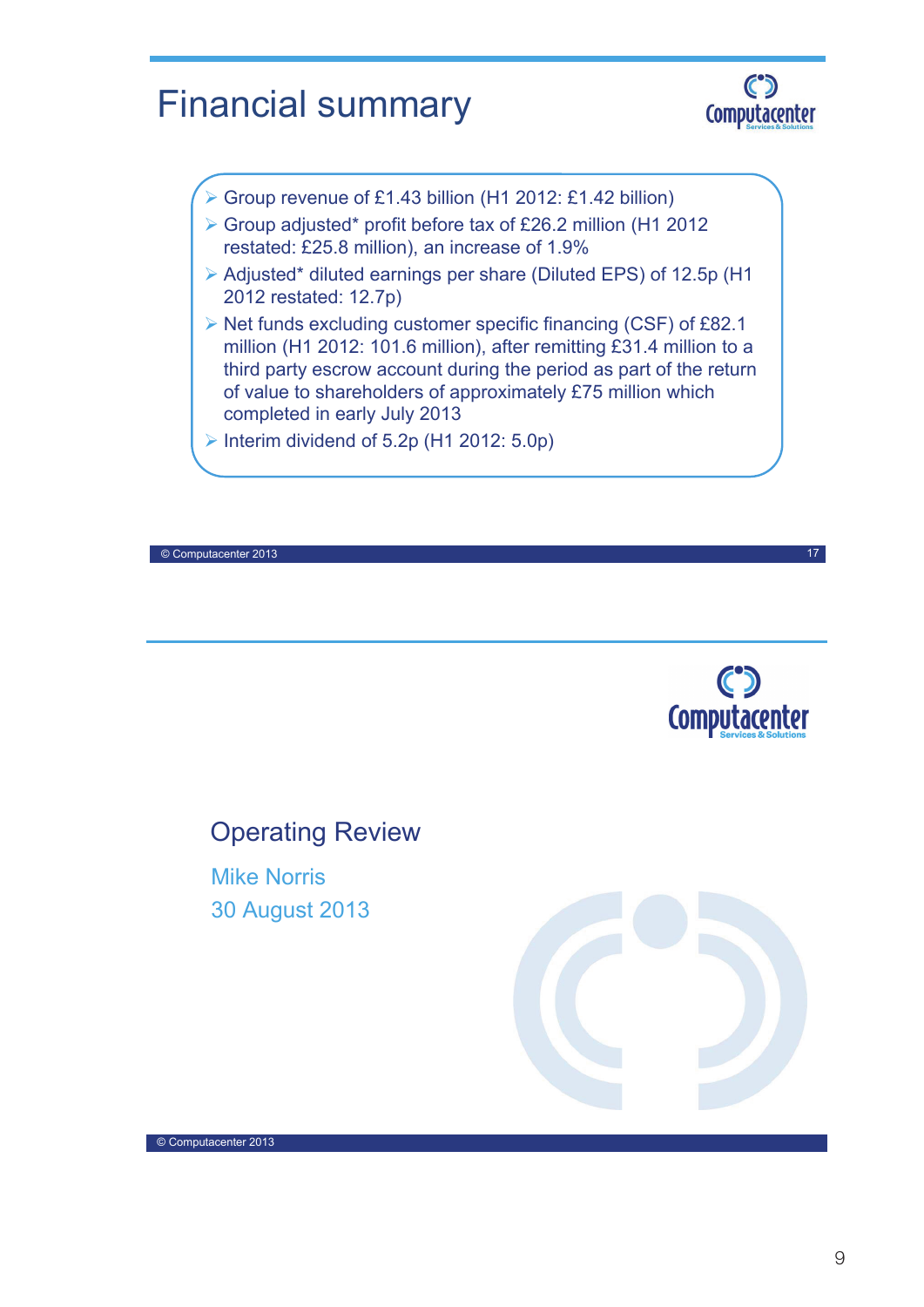## H1 2013 "Two tales of one half"



|                                       |                                 | H1 2009 H1 2010 H1 2011 H1 2012 H1 2013 |                         |                               |         | $2013$ vs<br>2012                    |    |
|---------------------------------------|---------------------------------|-----------------------------------------|-------------------------|-------------------------------|---------|--------------------------------------|----|
| <b>Turnover (£m)</b>                  | 1,222.2                         | 1,288.8                                 | 1,365.3                 | 1,422.3                       | 1,426.3 | 0.3%                                 |    |
| *Profit before tax (£m)               | 18.2                            | 21.3                                    | 26.6                    | 25.8                          | 26.2    | 1.9%                                 |    |
| *Diluted EPS (pence)                  | 9.6                             | 10.4                                    | 12.9                    | 12.7                          | 12.5    | $-1.6%$                              |    |
| Dividend per share (pence)            | 3.0                             | 3.5                                     | 4.5                     | 5.0                           | 5.2     | 4.0%                                 |    |
| **Contract Base (£m)                  | 487.1                           | 521.4                                   | 554.3                   | 606.2                         | 651.0   | 7.4%                                 |    |
| *Operating Cash flow (£m)             | 56.4                            | 43.9                                    | 30.4                    | 5.9                           | (6.4)   | n/a                                  |    |
| * Adjusted measure, and 2012 restated |                                 |                                         | ** at constant currency |                               |         |                                      |    |
| 4 year CAGR                           |                                 |                                         |                         |                               |         |                                      |    |
| *Profit<br>before tax<br>10%          | *Diluted<br><b>EPS</b><br>$7\%$ |                                         |                         | <b>Dividend</b><br><b>15%</b> |         | <b>Contract</b><br><b>Base</b><br>8% |    |
| © Computacenter 2013                  |                                 |                                         |                         |                               |         |                                      | 19 |

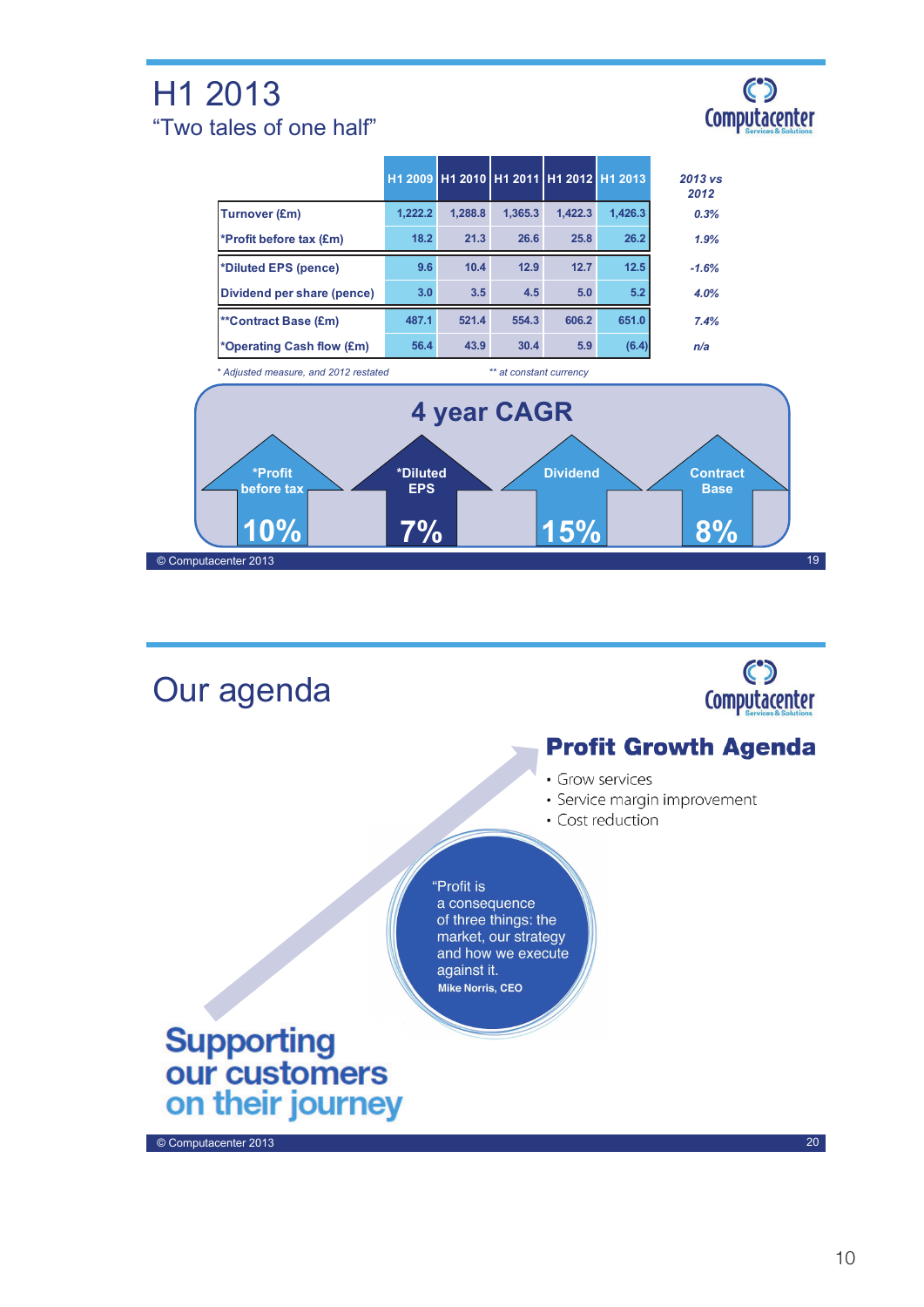

### Trend to selective outsourcing

© Computacenter 2013

# 2. Service margin improvement



### $\mathbf C$ **Computacenter**

21

#### 25.0% **UK**

Steady improvement in margins instigated in 2009 and developed<br>further subsequently Current governance model whilst delivering material business growth and high customer satisfaction

#### 25.0% **DE**

the contracts 15.0% Mistakes have been costly; we live with the legacy for the duration of Dilution in margins from growth

5% of sales potential improvement to reach the UK benchmark New business taken on well will be margin enhancing

#### **FR**

deals, new business growth has End of old highly profitable warranty services margin decline has been Less material to the Group, but disappointing been dilutive Own goals in management of utilisation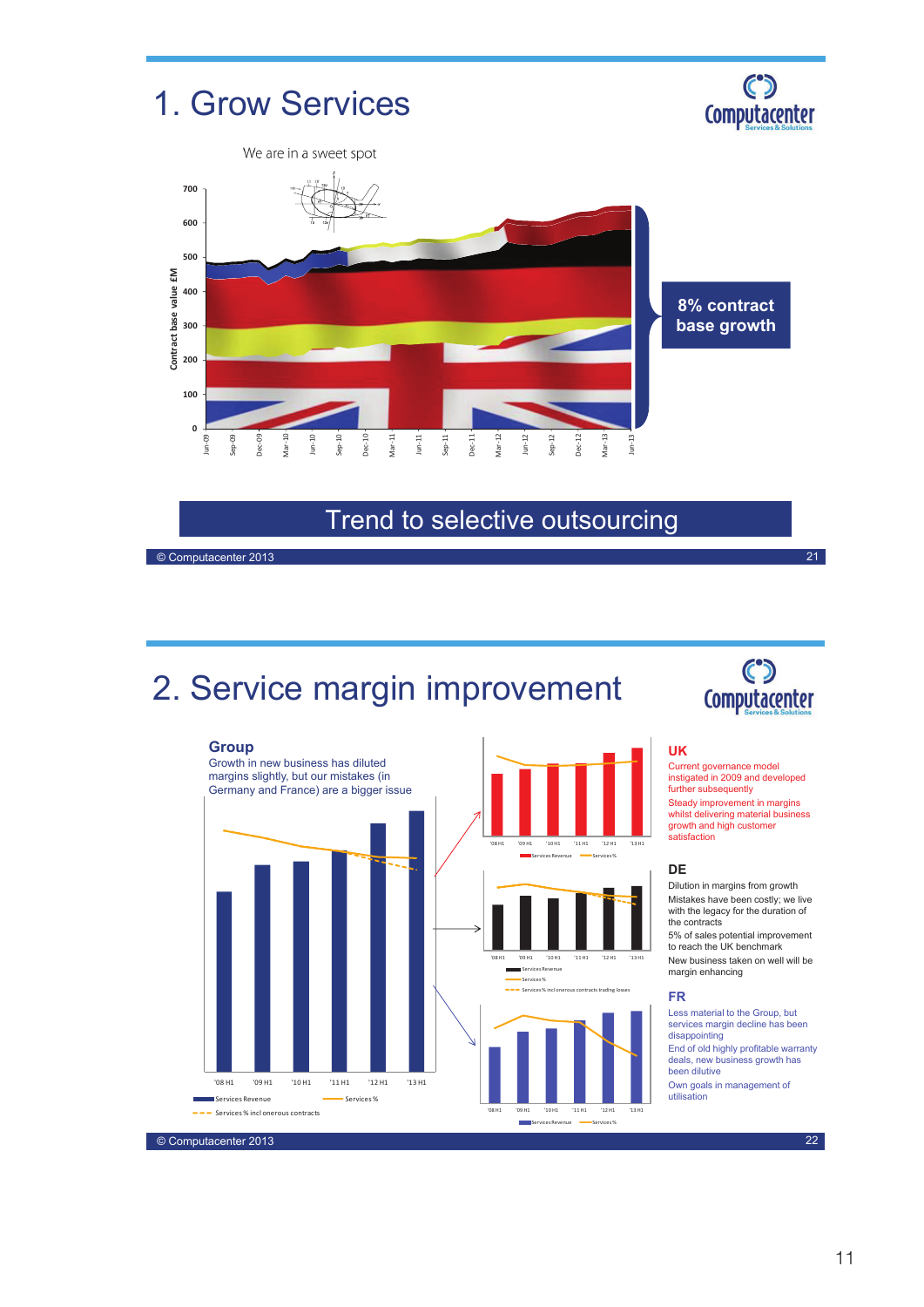# 3. Cost savings



### Impact from our ERP implementation

Amortisation & depreciation increases as our countries go live on our new ERP system



But the long term benefits to the Group are significant .......

**Introduce a clear control structure for the Computacenter operating model**

- **Lower cost through increased automation, greater use of central resources, internal benchmarking etc.**
- **Improved risk management & controls on inventory, debtors etc.**
- **Enhanced acquisition integration capability**

23

 $\mathbf{C}$ Computacenter

# UK highlights

- $\triangleright$  Growth of 2.4% despite quiet market
- $\triangleright$  Strong services growth of 5.9% with a challenging compare
- $\triangleright$  Ranked No. 1 with Whitelane Research as well as KPMG
- ▶ Down selected to one for some substantial new contracts
- $\triangleright$  Significant recruitment from a failed competitor



*Contract base*

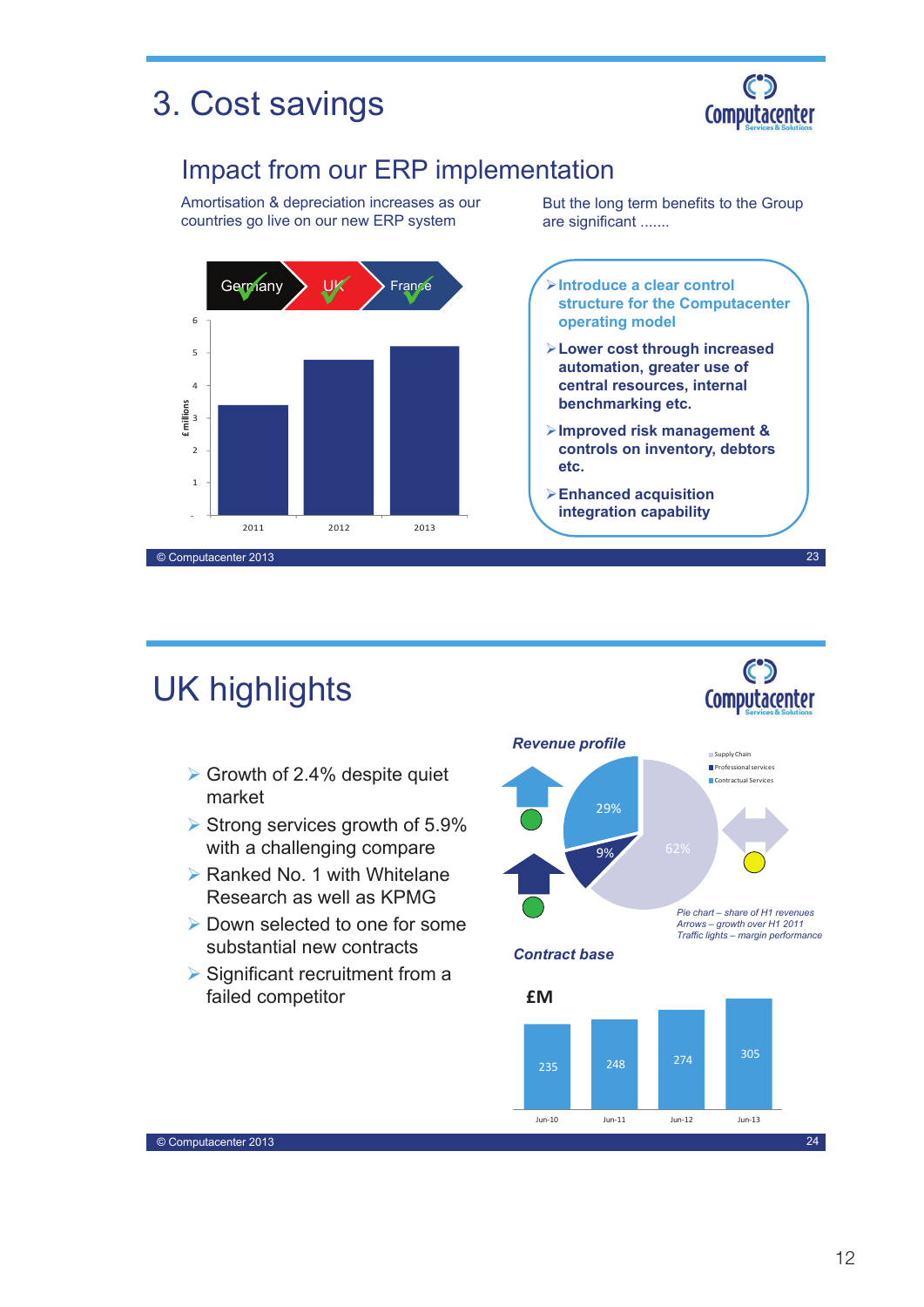

# FR highlights

© Computacenter 2013

DE highlights

- $\triangleright$  Revenue decline of 11.5%
- $\triangleright$  Supply chain decline of 13.4% mainly from commodity product, so margin held
- $\triangleright$  Service revenue small decline of 1.6% due mainly to professional services
- **▶ Decline maintenance business** challenged the P&L
- ▶ Group ERP went live in June particularly impacting supply chain billing



*Contract base*



25

 $\mathbf{C}$ Computacenter

 $\mathbf{C}$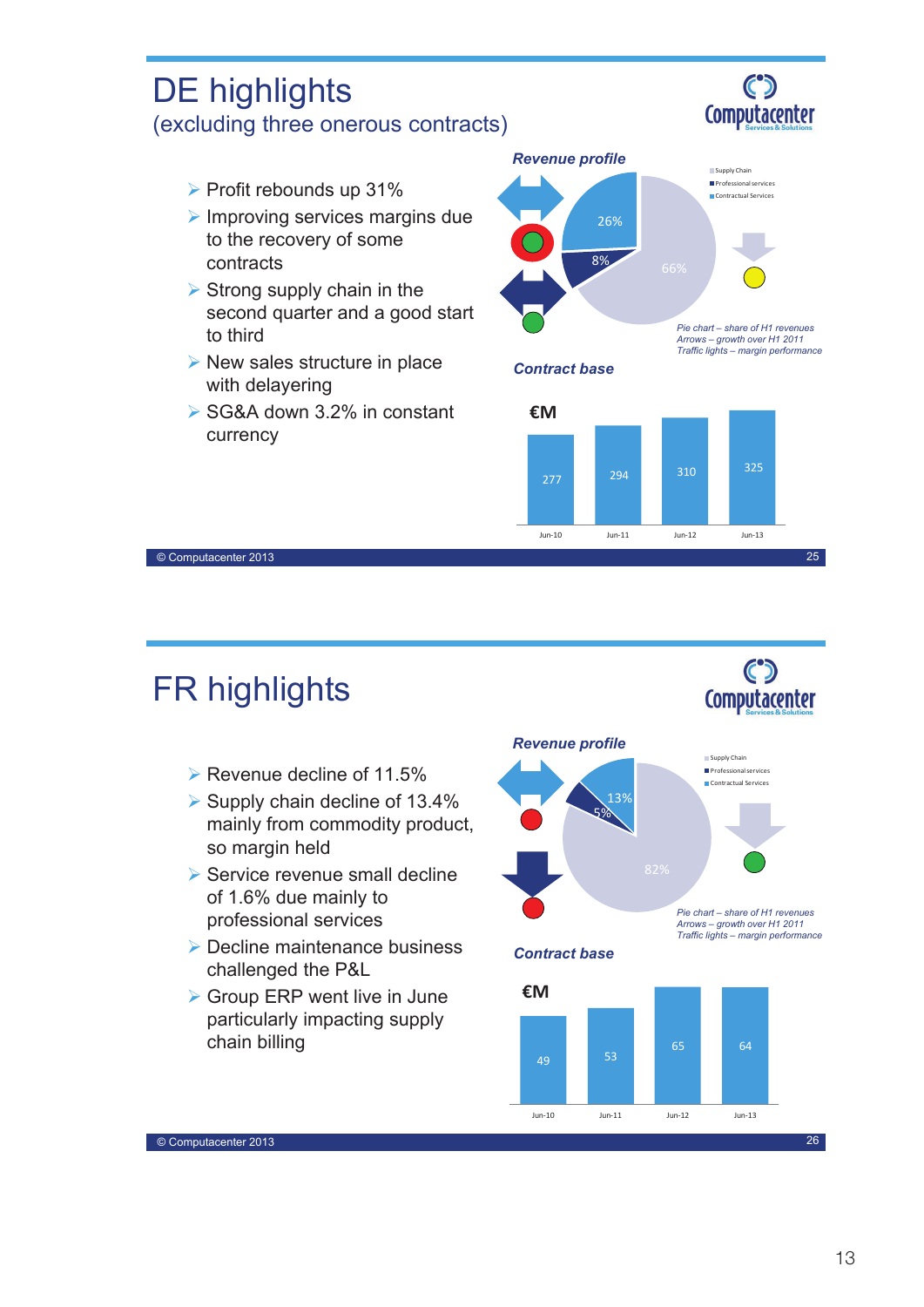

- $\triangleright$  France is our main concern and we will endeavour to implement group model
- $\triangleright$  We are confident we can maintain the momentum of our general success and solve our isolated issues

### One of our best ever

(outside of onerous German contracts and France)

© Computacenter 2013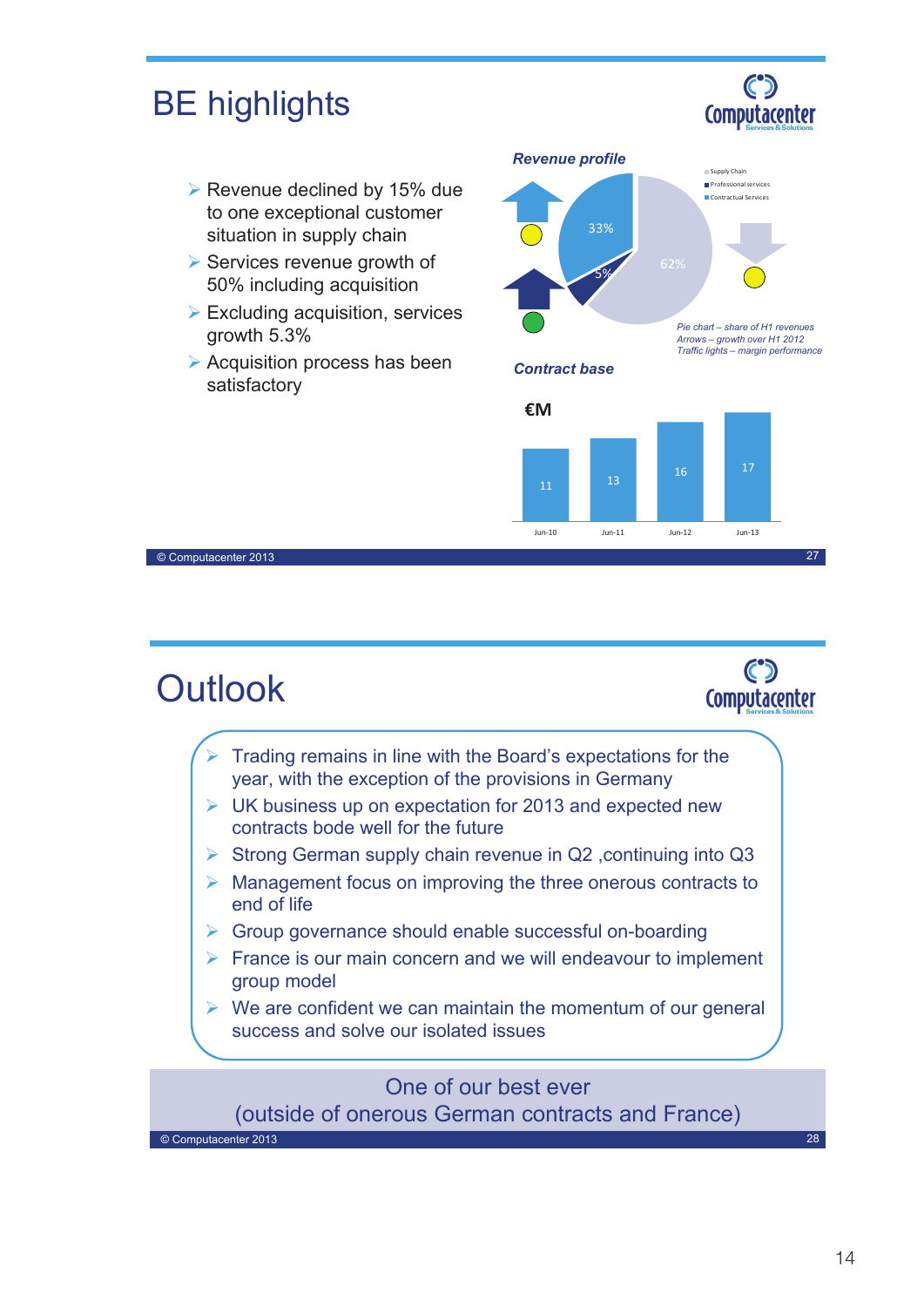# Appendix



29

 $\mathbf{C}$ **Computacenter** 

© Computacenter 2013

# A glossary

#### **Adjusted results**

- PBT and EPS are adjusted for exceptional items and amortisation on acquired intangibles.
- Operating results from 2012 have been restated to reclassify the results of three onerous German contracts to exceptional items for which a further exceptional provision has been made at June 2013.
- Operating profit is stated after charging finance costs on CSF

#### **Customer-specific financing ("CSF")**

- Finance costs for CSF are charged after operating profit for statutory purposes
- These costs are considered to be contract specific costs, and operating profit is adjusted to charge for these costs
- Net finance costs are also adjusted in this presentation

#### **Net funds**

- Net funds prior to CSF is monitored internally by the Group
- Included in this measure are current asset investments, where the group deposits cash, access to which is subject to a notice period
- Statutory net funds includes future obligations for CSF, that are covered by future income streams
- All CSF facilities are committed

#### **Constant Currency**

– The Group has calculated constant currency comparative information by re-translating 2012 results into the group's functional currency (GBP) at the exchange rates prevailing in the H1 2013 reporting period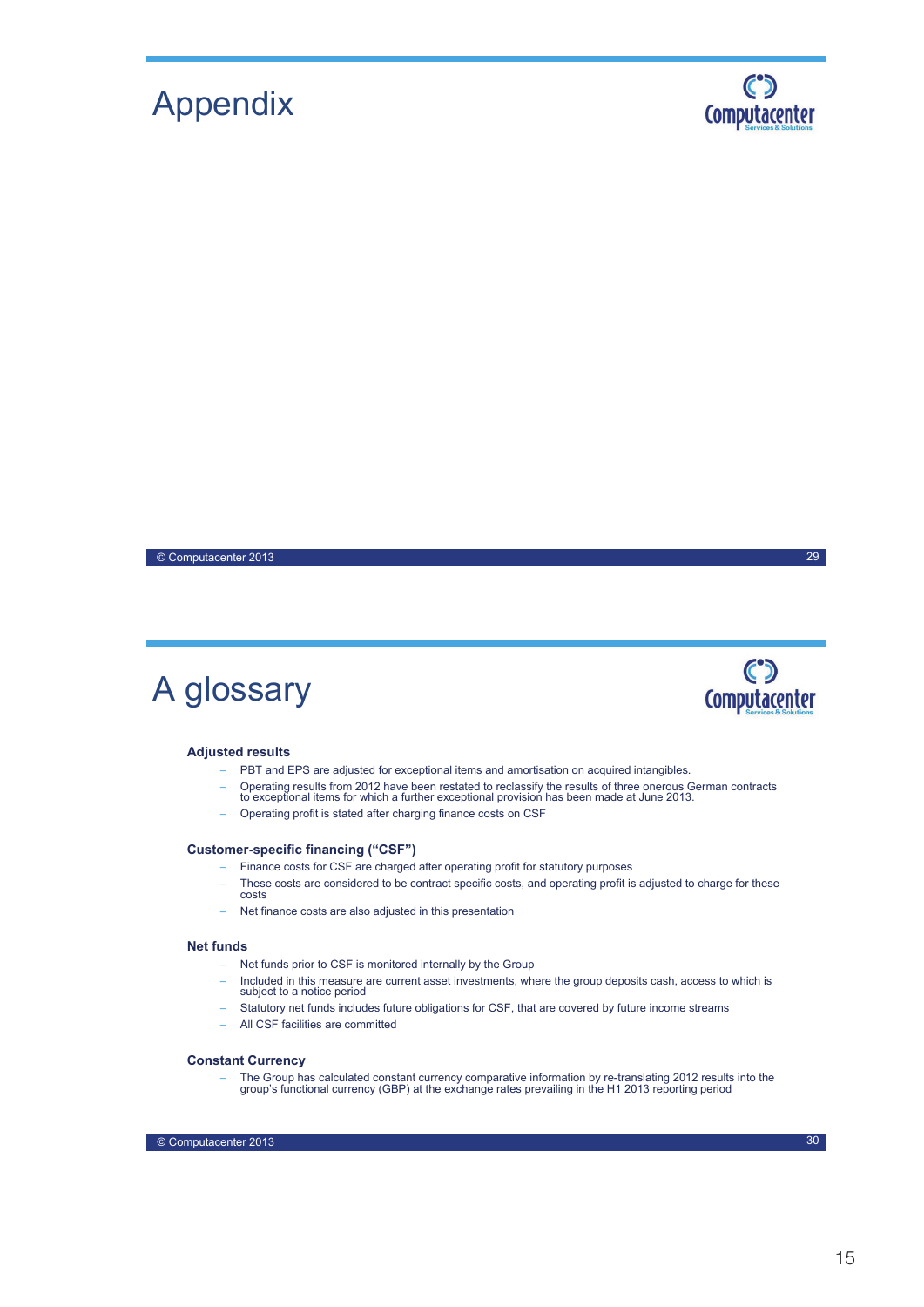

# UK – income statement



|                                  | H1 2013           | H1 2012              | <b>Change</b>     |
|----------------------------------|-------------------|----------------------|-------------------|
|                                  | Em                | Em                   | $\%$              |
| <b>Revenue</b>                   | 592.1             | 578.2                | 2.4%              |
| <b>Adjusted gross profit</b>     | 90.5<br>15.3%     | 87.3<br>15.1%        | 3.7%<br>0.2%      |
| <b>Admin Expenses</b>            | (70.5)<br>(11.9%) | (69.7)<br>$(12.1\%)$ | 1.1%<br>0.2%      |
| <b>Adjusted operating profit</b> | 20.1<br>3.4%      | 17.6<br>3.0%         | 14.2%<br>0.3%     |
| Headcount: *                     |                   |                      |                   |
| <b>Direct</b><br><b>Indirect</b> | 4,141<br>1,352    | 4,072<br>1,400       | 1.7%<br>$(3.5\%)$ |
| * period end headcount           |                   |                      |                   |

*Note, c£2.5m of cost (approximately 50 heads) previously classified in SG&A in H1 2012 has been reclassified into COGS in H1 2013,following realignment in late 2012 from introduction of the group operating model*

© Computacenter 2013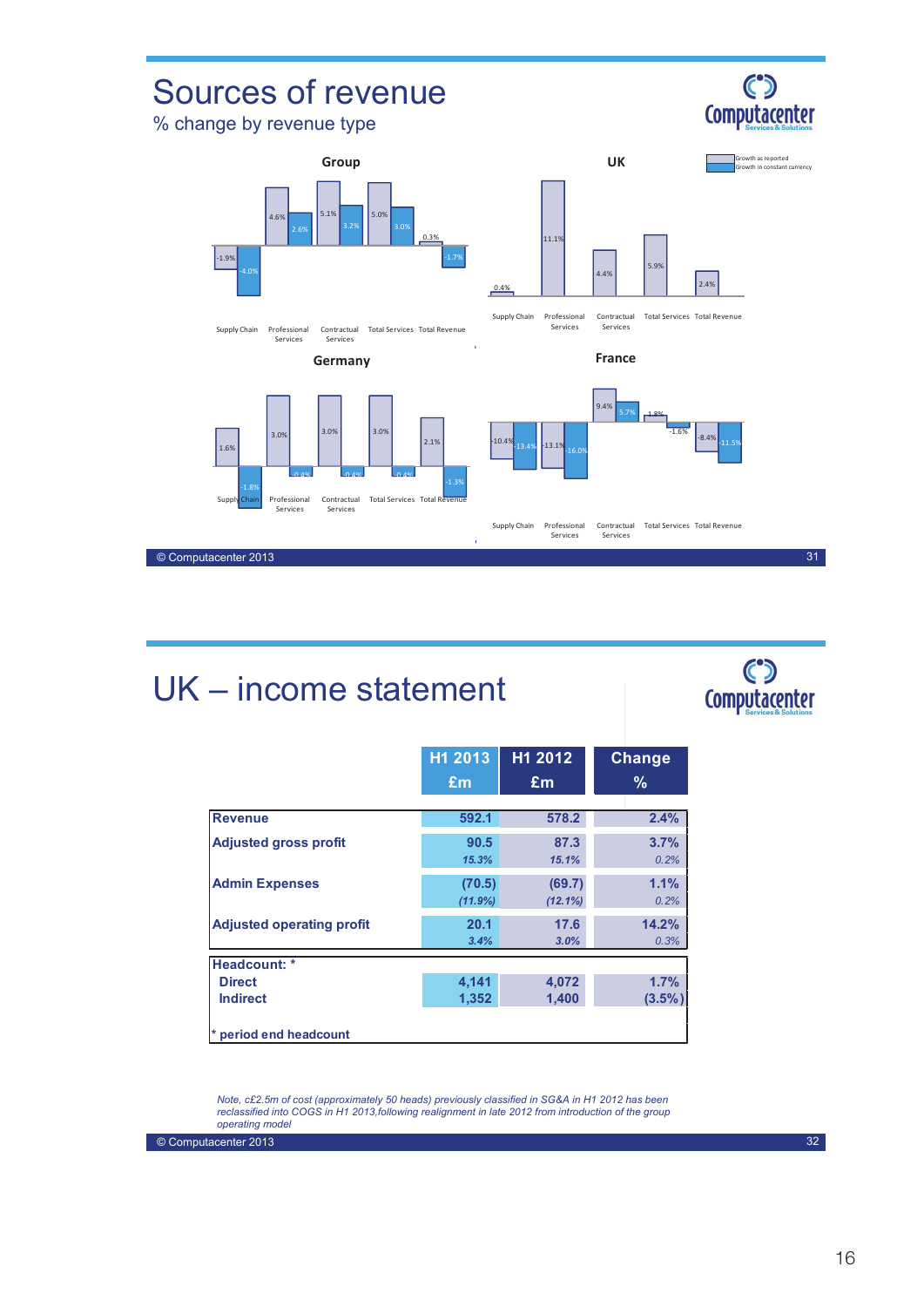# UK - EBIT Walk





© Computacenter 2013

# Germany – income statement

| <b>Computacenter</b> |
|----------------------|

|                                  |                   | <b>Reported / Restated</b> |                        | In local currency  |                    |                    |
|----------------------------------|-------------------|----------------------------|------------------------|--------------------|--------------------|--------------------|
|                                  | H1 2013<br>£m     | H1 2012<br>Em              | Change<br>$\%$         | H1 2013<br>€m      | H1 2012<br>€m      | <b>Change</b><br>% |
| <b>Revenue</b>                   | 603.4             | 591.0                      | 2.1%                   | 709.0              | 718.7              | $-1.3%$            |
| <b>Adjusted gross profit</b>     | 73.3<br>12.1%     | 70.7<br>12.0%              | 3.7%<br>0.2%           | 86.1<br>12.1%      | 85.9<br>12.0%      | 0.2%<br>0.2%       |
| <b>Admin Expenses</b>            | (63.6)<br>(10.5%) | (63.5)<br>(10.7%)          | 0.1%<br>0.2%           | (74.7)<br>$-10.5%$ | (77.2)<br>$-10.7%$ | $-3.2%$<br>0.2%    |
| <b>Adjusted operating profit</b> | 9.7<br>1.6%       | 7.2<br>1.2%                | 35.6%<br>0.4%          | 11.4<br>1.6%       | 8.7<br>1.2%        | 31.0%<br>0.4%      |
| Headcount: *                     |                   |                            |                        |                    |                    |                    |
| <b>Direct</b><br><b>Indirect</b> | 3,798<br>1,313    | 3.806<br>1,410             | $(0.2\%)$<br>$(6.8\%)$ |                    |                    |                    |
| * period end headcount           |                   |                            |                        |                    |                    |                    |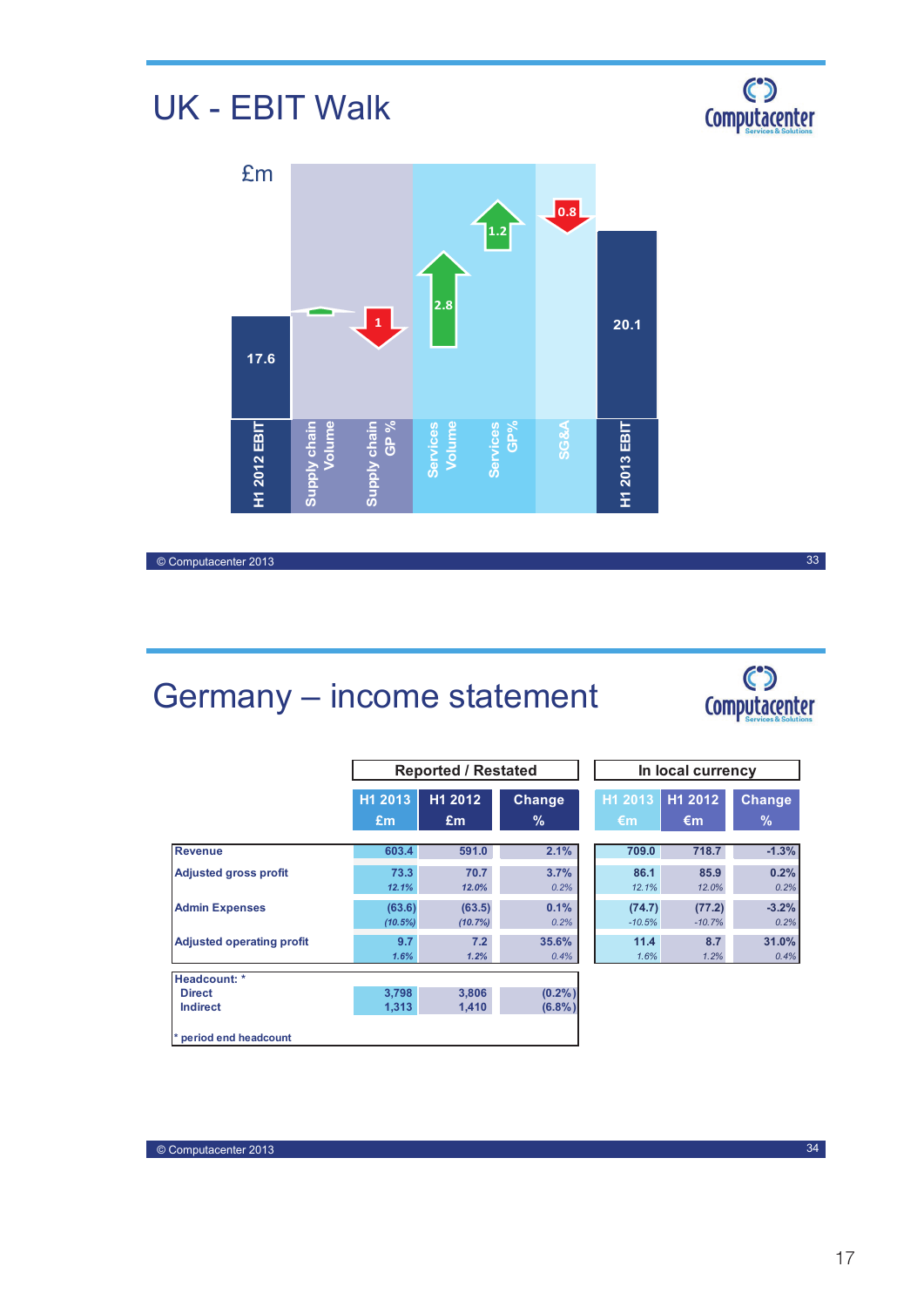# Germany - EBIT Walk





# France – income statement



|                                  |                      | <b>Reported</b>     |                          | In local currency       |                   |                       |
|----------------------------------|----------------------|---------------------|--------------------------|-------------------------|-------------------|-----------------------|
|                                  | H1 2013<br>£m        | H1 2012<br>Em       | <b>Change</b><br>%       | H1 2013<br>$\epsilon$ m | H1 2012<br>€m     | <b>Change</b><br>$\%$ |
| <b>Revenue</b>                   | 207.8                | 226.8               | $(8.4\%)$                | 244.1                   | 275.8             | $-11.5%$              |
| <b>Adjusted gross profit</b>     | 18.2<br>8.8%         | 20.9<br>9.2%        | $(13.0\%)$<br>$(0.5\%)$  | 21.4<br>8.8%            | 25.4<br>9.2%      | $-15.9%$<br>$-0.5%$   |
| <b>Admin Expenses</b>            | (22.8)<br>$(11.0\%)$ | (21.7)<br>$(9.6\%)$ | 5.2%<br>$(1.4\%)$        | (26.8)<br>$-11.0%$      | (26.4)<br>$-9.6%$ | 1.7%<br>$-1.4%$       |
| <b>Adjusted operating profit</b> | (4.6)<br>(2.2%)      | (0.8)<br>$(0.3\%)$  | $(495.3\%)$<br>$(1.9\%)$ | (5.4)<br>$-2.2%$        | (0.9)<br>$-0.3%$  | $-475.2%$<br>$-1.9%$  |
| Headcount *:                     |                      |                     |                          |                         |                   |                       |
| <b>Direct</b><br><b>Indirect</b> | 1.400<br>472         | 1.293<br>479        | 8.2%<br>$(1.4\%)$        |                         |                   |                       |
| * period end headcount           |                      |                     |                          |                         |                   |                       |

| In local currency |         |               |  |  |
|-------------------|---------|---------------|--|--|
| H1 2013           | H1 2012 | <b>Change</b> |  |  |
| €m                | €m      | $\frac{9}{6}$ |  |  |
|                   |         |               |  |  |
| 244.1             | 275.8   | $-11.5%$      |  |  |
| 21.4              | 25.4    | $-15.9%$      |  |  |
| 8.8%              | 9.2%    | $-0.5%$       |  |  |
| (26.8)            | (26.4)  | 1.7%          |  |  |
| $-11.0%$          | $-9.6%$ | $-1.4%$       |  |  |
| (5.4)             | (0.9)   | $-475.2%$     |  |  |
| $-2.2%$           | $-0.3%$ | $-1.9%$       |  |  |

© Computacenter 2013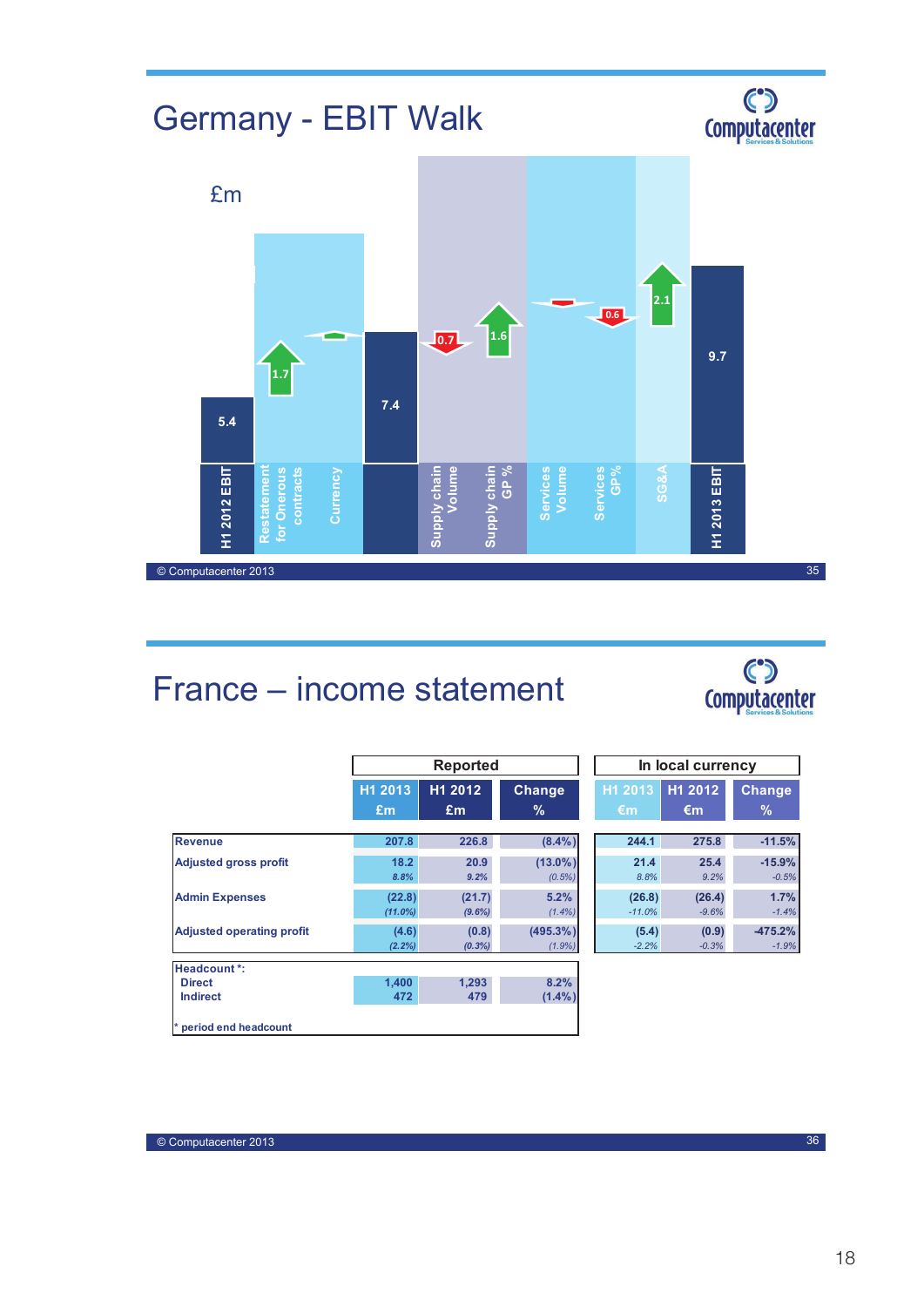# France - EBIT Walk

38



#### © Computacenter 2013

© Computacenter 2013

Net funds And impact of return of value

| <b>Net funds as reported</b>    | <b>Jun 13</b><br>£m | <b>Jun 12</b><br>£m | <b>Change</b><br>£m |
|---------------------------------|---------------------|---------------------|---------------------|
|                                 |                     |                     |                     |
| Cash and cash equivalents       | 72.2                | 91.6                | (19.4)              |
| <b>Current asset investment</b> | 10.0                | 10.0                | 0.0                 |
| <b>Bank loans</b>               | (0.1)               |                     | (0.1)               |
| <b>Net funds pre CSF</b>        | 82.1                | 101.6               | (19.5)              |
| <b>Finance leases</b>           | (16.3)              | (17.3)              | (16.3)              |
| Other Ioans                     | (0.1)               | (0.6)               | (0.1)               |
| <b>Total CSF</b>                | (16.4)              | (17.9)              | (16.4)              |
| Net cash / (debt)               | 65.8                | 83.8                | 65.8                |

| Impact of return of capital<br>on Net funds pre CSF         | <b>Jun 13</b><br>£m | <b>Jun 12</b><br>Em | <b>Change</b><br>Em |
|-------------------------------------------------------------|---------------------|---------------------|---------------------|
| Net funds pre CSF :<br>Before return of captial             | 113.5               | 101.6               | 11.9                |
| Part return in June                                         | (31.4)              |                     |                     |
| <b>Net funds pre CSF:</b><br>As reported                    | 82.1                | 101.6               | (19.5)              |
| Part return in June                                         | (43.6)              |                     |                     |
| <b>Net funds pre CSF:</b><br>After captial return completed | 38.5                | 101.6               | (63.1)              |



- $\triangleright$  The Group's primary measure when managing the business is net funds pre CSF.
- $\triangleright$  Net cash pre CSF has reduced by £19.5 million, after £31.4 million of return of value was remitted prior to the end of June.
- $\triangleright$  On an underlying basis, therefore cash improved by £11.9 million compared to June 2012.
- $\triangleright$  The remainder of the return of value was remitted in early July 2013, as a result the basis for net funds going forward is £38.5 million.